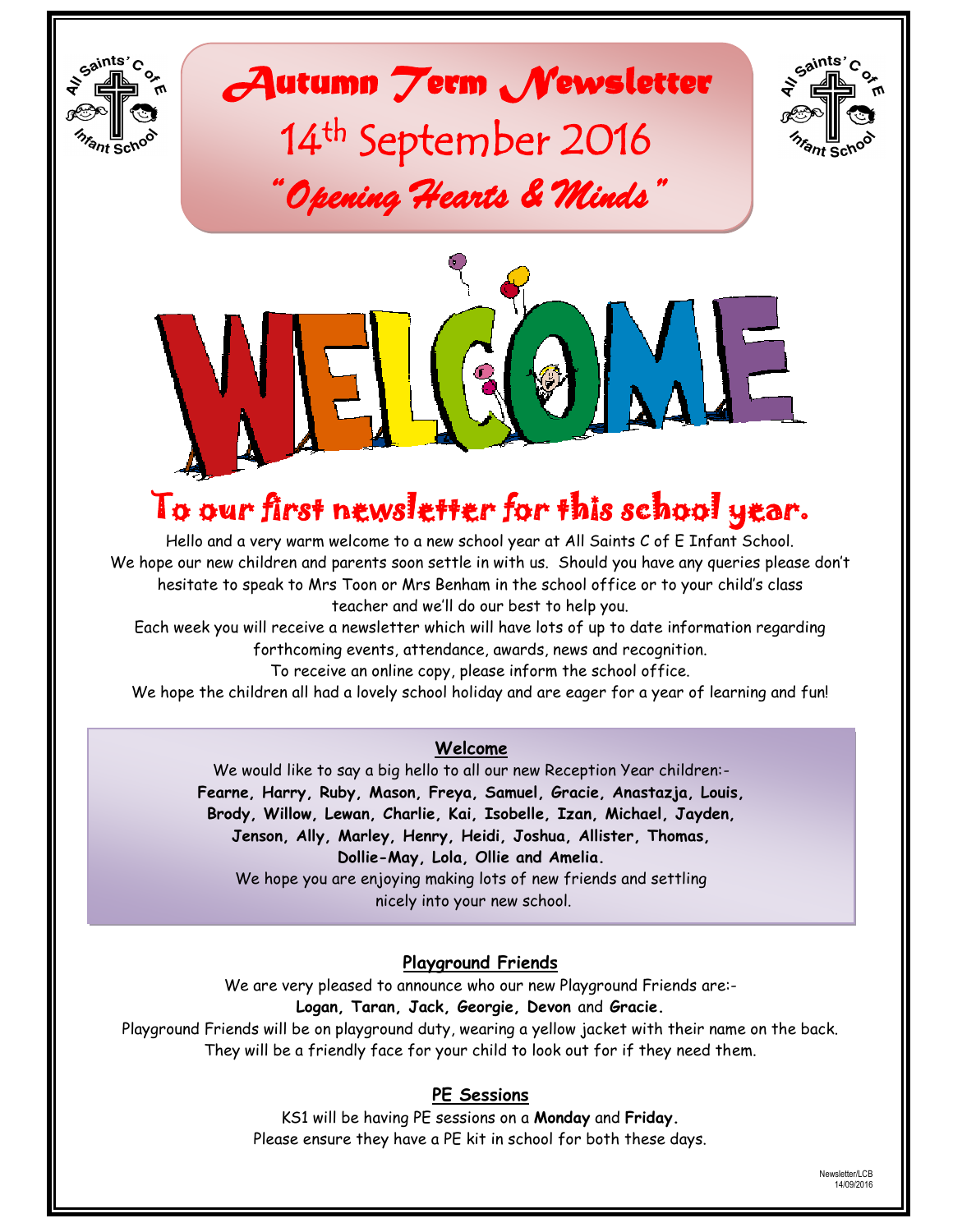#### **Staff Welcome**

We are pleased to welcome two new members of staff to our team this term:- **Mr Dudley** is our new Year 1 trainee teacher, working alongside Mrs Bainbridge. **Mr Barrett** is our new Year 2 trainee teacher, working alongside Miss McCulloch. We know you"ll make them feel very welcome so please feel free to say hello and introduce yourself if you haven"t already.

#### **Health & Safety**

Just to remind parents that children are only allowed to wear studded earrings for school and are **not** permitted to wear hoop earrings. Your child will need to remove them for P.E lessons, so if they"re unable to remove them themselves, please can you take them out before school. Thank you for your co-operation.

#### **Church Service & Harvest Festival**

Our first church service and Harvest Festival is to be held on **Thursday, 22nd September** at All Saints Church at 9.00am and will be conducted by Rev Charlie Maiden.

Children are encouraged to bring a donation of food.

This can either be tins/cans of soup, beans, tuna or vegetables etc, packets of pasta/rice, cereals, biscuits or jars of sauces, jam or spreads etc.

Fresh fruit and vegetables can also be donated.

The church is donating all food contributions to our local Food Bank at St Marys Church. All the children attend the service and parents/carers and families are invited

to join us for the service. Church dates are found on our website on the newsflash bar and also announced in our weekly newsletter.



### **The Zone**

Our after school activity club will return on **Thursday, 22nd September.** The Zone runs from 3.10 to 4.30pm and costs £1.50 and includes refreshments. Each week the children participate in a different themed session. Please see the school office to put your child"s name down. Places are limited so will be on a first come, first served basis.

#### **Birthday Celebrations**

We would like to wish the following children a very happy birthday:-

# **Rylie Guy who was 6 years on the 11th**

### **Mia Mason who will be 7 years on 16th**

We hope you had a wonderful day Rylie and we hope Mia has a very special day!

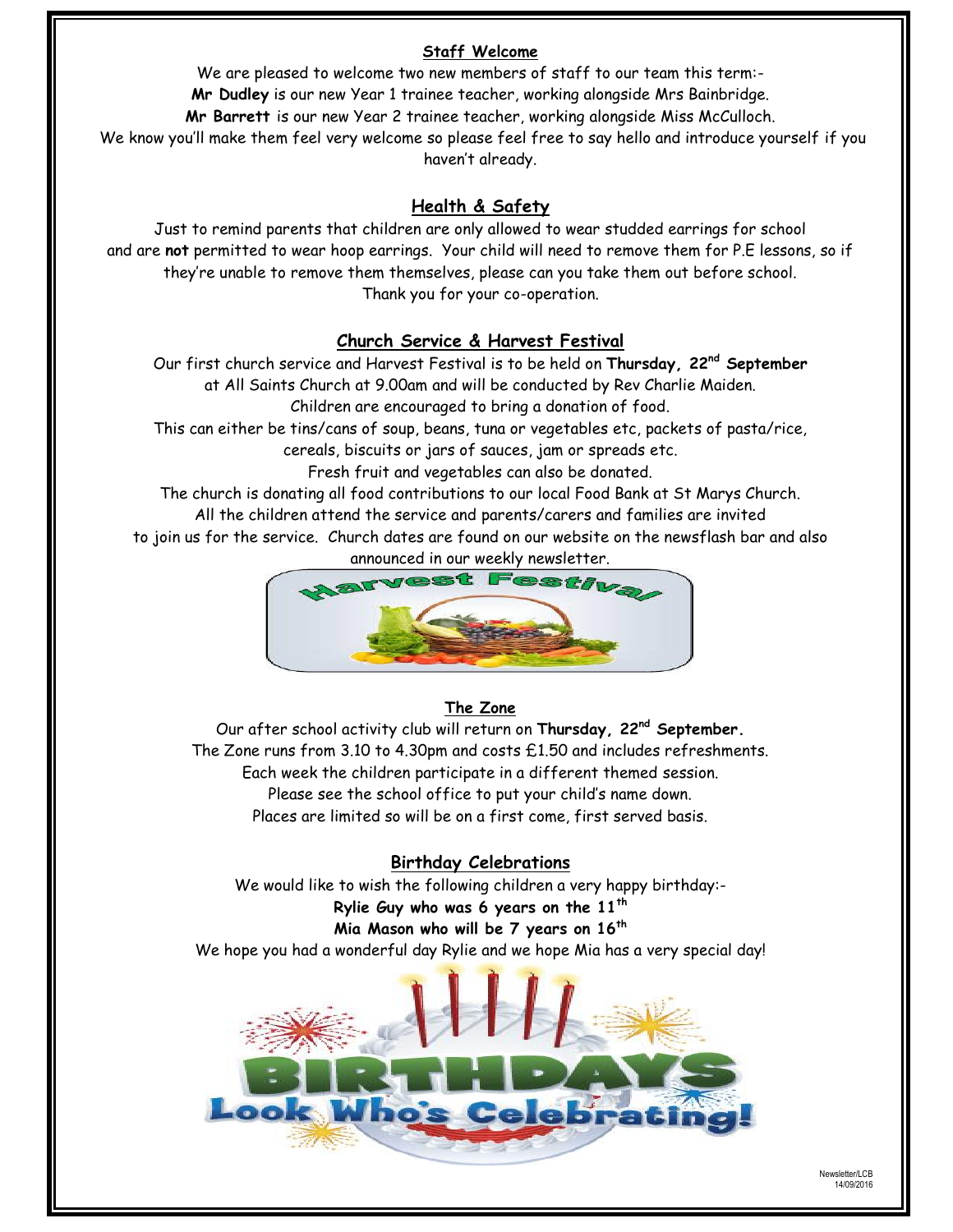## **School Photos**

Just to give you advance notice that the school photographer will be in school on **Wednesday, 5th October** from 8.00am to take individual and family photos.

### **Lost Property**

We have a boys age 4-5 dark navy coat in the office. It is from Debenhams and by Junior J. Please call into the office to claim it.

# **'Make Every Day Count' – 'Rocket Attendance Award'**

Each week a child from each class is picked at random to receive our "Rocket Award". Children will need to have achieved a **full** week"s attendance at school to receive the award. They will receive a certificate, pencil and sticker. They will also have their own "star" placed on the winner"s certificate which is located by the rocket in the entrance hallway. The rocket displays all the children's stars.

Each child who has attended a full week blasts off to the moon and surrounding area. However, the children who have not attended a full week either due to illness, absence or holidays will not "blast off" but remain below the rocket.

The **'Make Every Day Count'** is part of our initiative to encourage children to attend school every day and gain the most from their learning.

Children who gain **100%** each term will receive a certificate and pencil. At the end of the school year the children with **100%** attendance will be rewarded at a special celebration service with a trophy, certificate, pencil and sticker.

Please encourage your child to attend school every day as this is such an important stage of their learning journey.

Should you have any queries regarding this, please don't hesitate to speak to a staff member who will be happy to assist you.

# **School Website**

Just to advise you about our school website: [www.huthwaiteallsaints.notts.sch.uk](http://www.huthwaiteallsaints.notts.sch.uk/) 

You will find all sorts of useful information regarding policies & procedures, our staff, curriculum planning, celebration superstars, book band information, birthdays, school dinners, uniforms, newsletters, calendar, events and achievements etc. \*\* You can also check for daily and forthcoming events by looking at the **'Newsflash'** bar which is updated daily with important information and runs along the bottom of the home page. \*\*

Should you wish to receive our newsletter through your email account, please advise the school office of your email address and we will sign you up so that you don"t have to receive a paper copy each week.